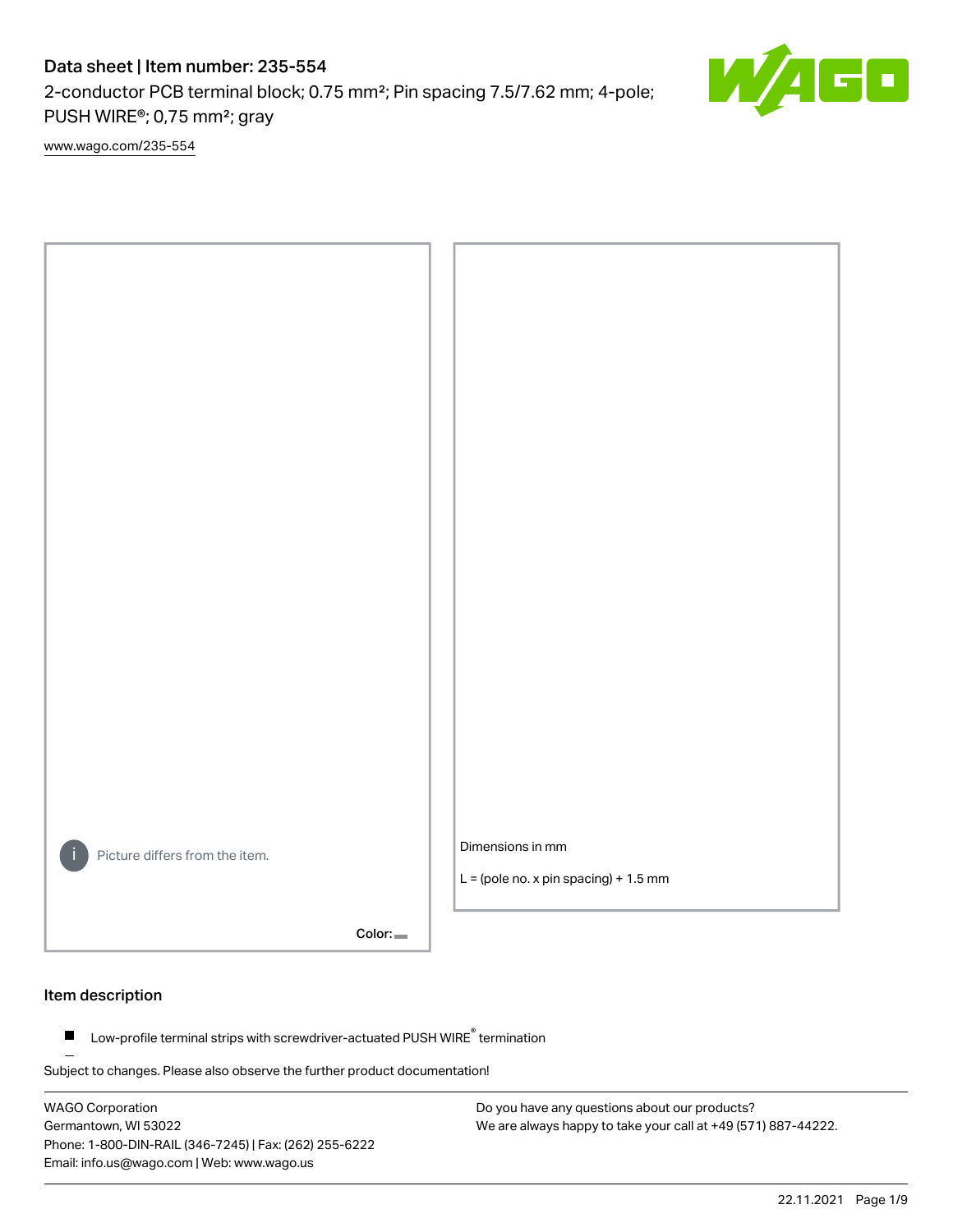# Data sheet | Item number: 235-554

[www.wago.com/235-554](http://www.wago.com/235-554)



- Double-conductor connection for supply and distribution of signals ideal for standard, single-conductor signal lines suitable for push-in termination
- $\blacksquare$ Double solder pins for high mechanical stability
- $\blacksquare$ Combines with all 235 Series modular terminal blocks
- $\blacksquare$ Set to metric or inch pin spacing by compressing terminal strips together or pulling them apart
- $\blacksquare$ Conductor removal via screwdriver (2.5mm x 0.4mm)
- $\blacksquare$ Also available with test slot

#### Data Notes

|  | . . | . .<br>÷<br>۰. | I<br>×<br>۰. |  |
|--|-----|----------------|--------------|--|
|  |     |                |              |  |
|  |     |                |              |  |

| Variants: | Other pole numbers                                               |
|-----------|------------------------------------------------------------------|
|           | Other colors                                                     |
|           | Mixed-color PCB connector strips                                 |
|           | Direct marking                                                   |
|           | Other versions (or variants) can be requested from WAGO Sales or |
|           | configured at https://configurator.wago.com/                     |

## Electrical data

#### IEC Approvals

| Ratings per                 | IEC/EN 60664-1                                                        |
|-----------------------------|-----------------------------------------------------------------------|
| Rated voltage (III / 3)     | 400 V                                                                 |
| Rated surge voltage (III/3) | 6 <sub>k</sub> V                                                      |
| Rated voltage (III/2)       | 630 V                                                                 |
| Rated surge voltage (III/2) | 6 <sub>k</sub> V                                                      |
| Nominal voltage (II/2)      | 1000 V                                                                |
| Rated surge voltage (II/2)  | 6 <sub>k</sub> V                                                      |
| Rated current               | 10A                                                                   |
| Legend (ratings)            | $(III / 2)$ $\triangle$ Overvoltage category III / Pollution degree 2 |

## UL Approvals

| Approvals per                  | UL 1059 |
|--------------------------------|---------|
| Rated voltage UL (Use Group B) | 300 V   |
| Rated current UL (Use Group B) | 10 A    |
| Rated voltage UL (Use Group D) | 300 V   |
| Rated current UL (Use Group D) | 10 A    |

Subject to changes. Please also observe the further product documentation!

| <b>WAGO Corporation</b>                                | Do you have any questions about our products?                 |
|--------------------------------------------------------|---------------------------------------------------------------|
| Germantown, WI 53022                                   | We are always happy to take your call at +49 (571) 887-44222. |
| Phone: 1-800-DIN-RAIL (346-7245)   Fax: (262) 255-6222 |                                                               |
| Email: info.us@wago.com   Web: www.wago.us             |                                                               |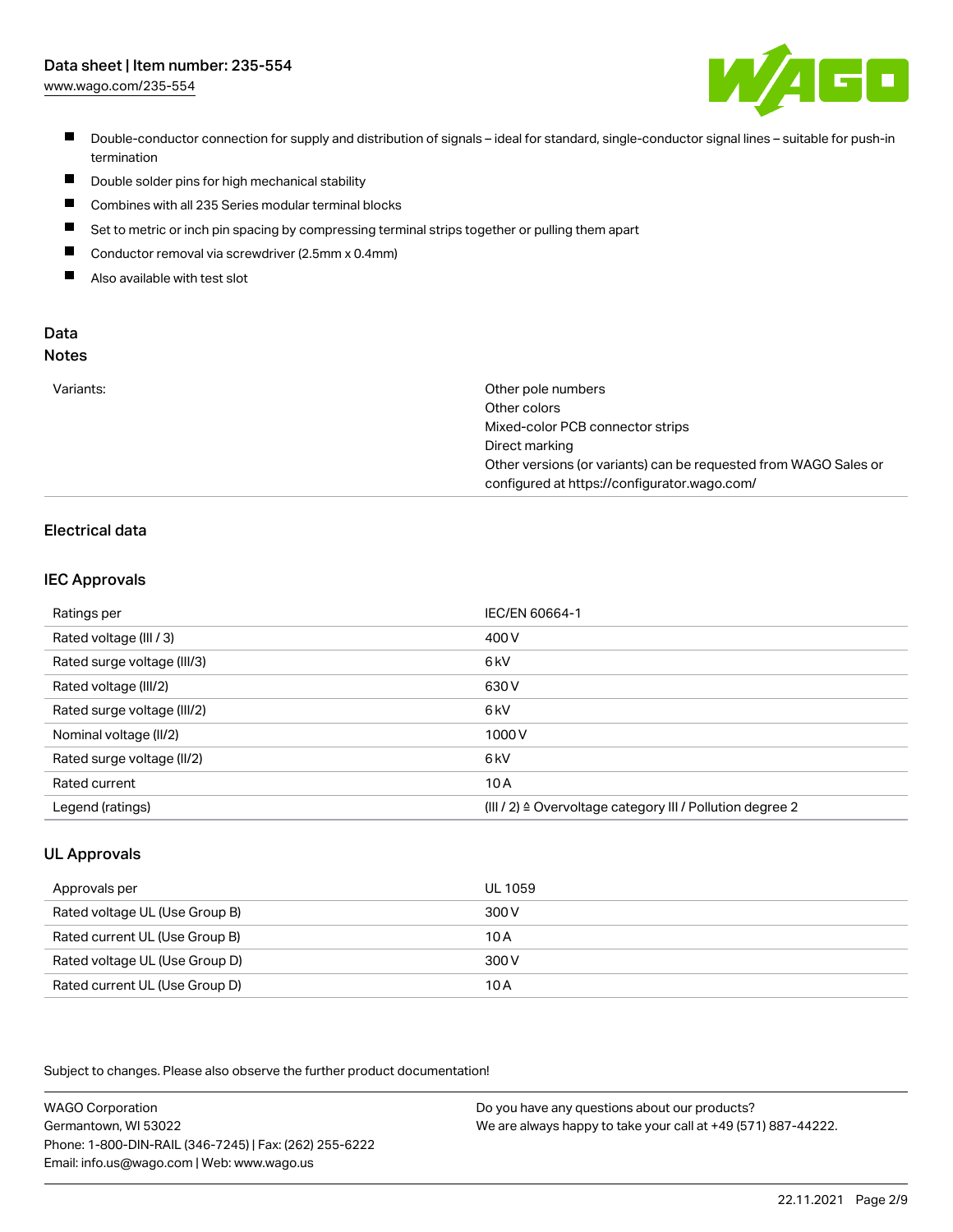

### CSA Approvals

| Approvals per                   | CSA   |
|---------------------------------|-------|
| Rated voltage CSA (Use Group B) | 300 V |
| Rated current CSA (Use Group B) | 10 A  |

#### Connection data

| Total number of connection points |  |
|-----------------------------------|--|
| Total number of potentials        |  |
| Number of connection types        |  |
| Number of levels                  |  |

## Connection 1

| Connection technology                             | PUSH WIRE                               |
|---------------------------------------------------|-----------------------------------------|
| Actuation type                                    | Operating tool                          |
| Solid conductor                                   | $0.250.75$ mm <sup>2</sup> / 24  18 AWG |
| Fine-stranded conductor; with uninsulated ferrule | $0.250.34$ mm <sup>2</sup>              |
| Strip length                                      | $910$ mm / 0.35  0.39 inch              |
| Conductor connection direction to PCB             | 0°                                      |
| Number of poles                                   | 4                                       |

## Physical data

| Pin spacing                          | 7.5/7.62 mm / 0.295/0.3 inch |
|--------------------------------------|------------------------------|
| Width                                | 31.5 mm / 1.24 inch          |
| Height                               | 12.8 mm / 0.504 inch         |
| Height from the surface              | 9.2 mm / 0.362 inch          |
| Depth                                | 12.5 mm / 0.492 inch         |
| Solder pin length                    | 3.6 <sub>mm</sub>            |
| Solder pin dimensions                | $0.8 \times 0.4$ mm          |
| Drilled hole diameter with tolerance | 1 <sup>(+0.1)</sup> mm       |

## PCB contact

| PCB Contact                         | TH .                                     |
|-------------------------------------|------------------------------------------|
| Solder pin arrangement              | over the entire terminal strip (in-line) |
| Number of solder pins per potential |                                          |

Subject to changes. Please also observe the further product documentation!

| <b>WAGO Corporation</b>                                | Do you have any questions about our products?                 |
|--------------------------------------------------------|---------------------------------------------------------------|
| Germantown, WI 53022                                   | We are always happy to take your call at +49 (571) 887-44222. |
| Phone: 1-800-DIN-RAIL (346-7245)   Fax: (262) 255-6222 |                                                               |
| Email: info.us@wago.com   Web: www.wago.us             |                                                               |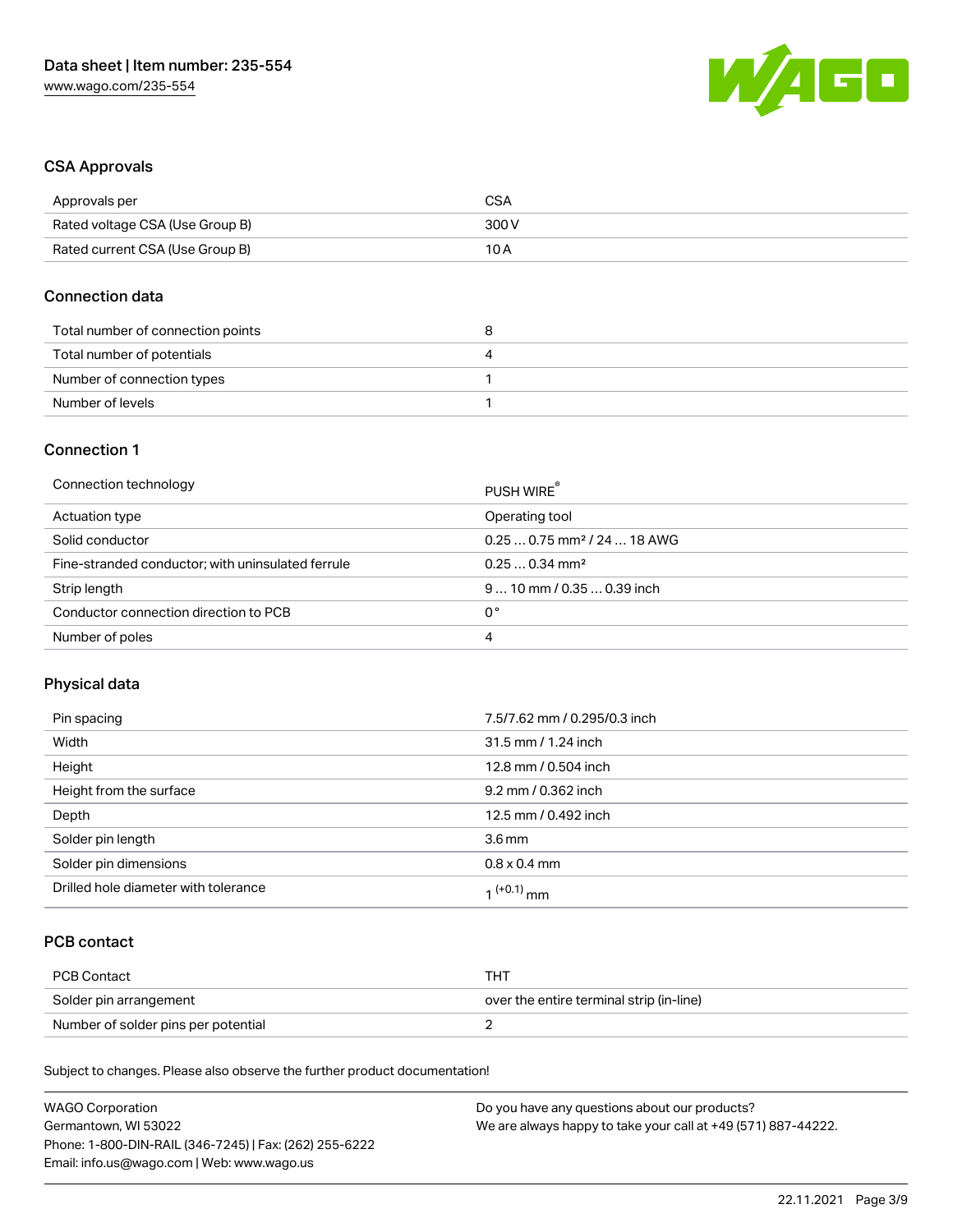

#### Material data

| Color                       | gray                                  |
|-----------------------------|---------------------------------------|
| Material group              |                                       |
| Insulation material         | Polyamide (PA66)                      |
| Flammability class per UL94 | V <sub>0</sub>                        |
| Clamping spring material    | Chrome nickel spring steel (CrNi)     |
| Contact material            | Electrolytic copper $(E_{\text{Cu}})$ |
| Contact plating             | tin-plated                            |
| Fire load                   | $0.064$ MJ                            |
| Weight                      | 3.4g                                  |

#### Environmental requirements

| Limit temperature range | $+105 °C$<br>$-60$ $-60$ |  |
|-------------------------|--------------------------|--|
|-------------------------|--------------------------|--|

### Commercial data

| Product Group         | 4 (Printed Circuit) |
|-----------------------|---------------------|
| PU (SPU)              | 140 (35) Stück      |
| Packaging type        | box                 |
| Country of origin     | CН                  |
| <b>GTIN</b>           | 4044918831413       |
| Customs tariff number | 85369010000         |

#### Approvals / Certificates

#### Country specific Approvals

|            |                                               |                                 | Certificate          |
|------------|-----------------------------------------------|---------------------------------|----------------------|
| Logo       | Approval                                      | <b>Additional Approval Text</b> | name                 |
|            | <b>CCA</b><br>DEKRA Certification B.V.        | EN 60947                        | NTR NL-<br>7144      |
| EMA<br>EUR | <b>CCA</b><br><b>DEKRA Certification B.V.</b> | EN 60947                        | 2149549.02           |
|            | <b>CCA</b><br>DEKRA Certification B.V.        | EN 60998                        | <b>NTRNL</b><br>6919 |

Subject to changes. Please also observe the further product documentation!

WAGO Corporation Germantown, WI 53022 Phone: 1-800-DIN-RAIL (346-7245) | Fax: (262) 255-6222 Email: info.us@wago.com | Web: www.wago.us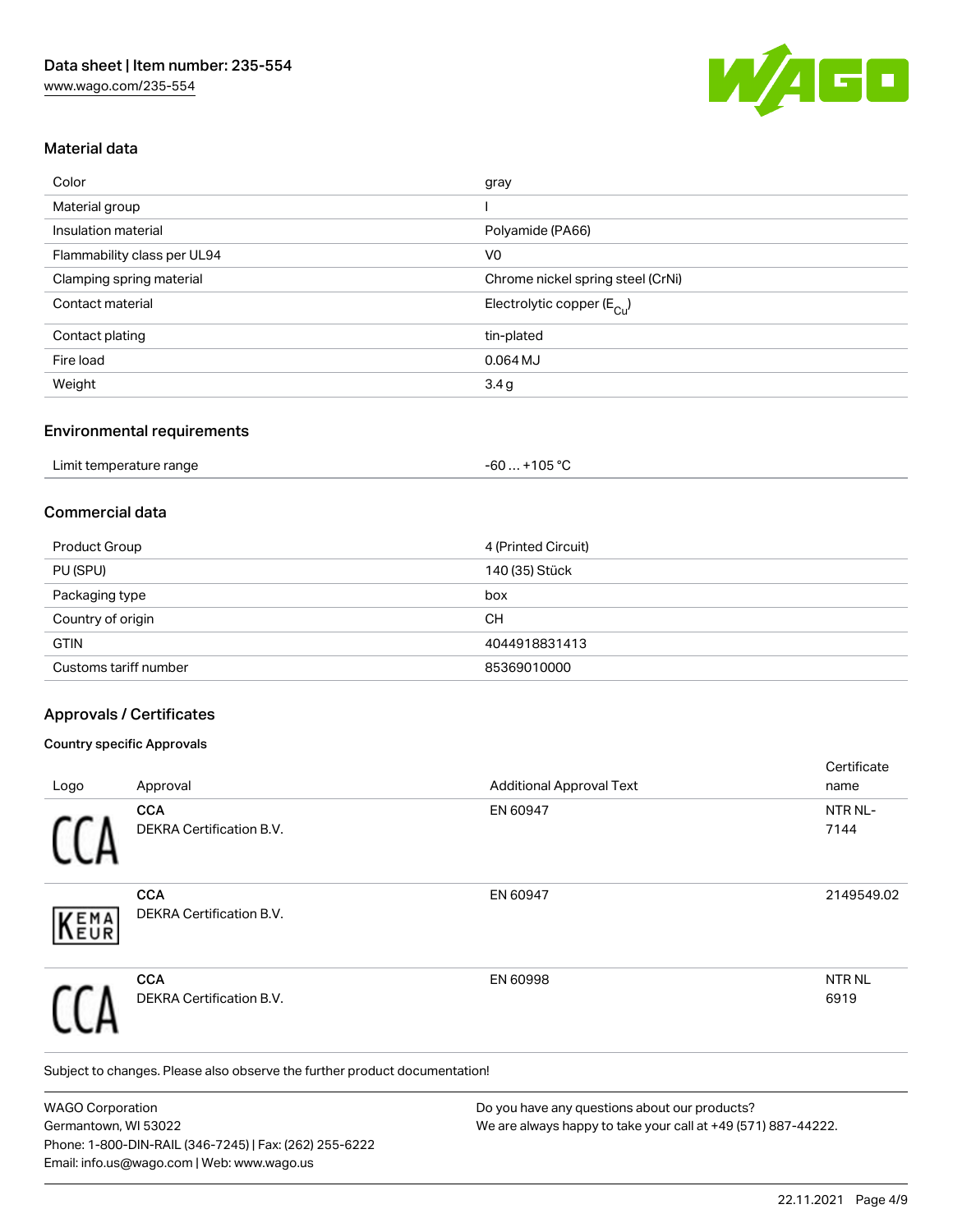

| rr   | <b>CCA</b><br>DEKRA Certification B.V.              | EN 60947-7-4 | NTR NL-<br>7774 |
|------|-----------------------------------------------------|--------------|-----------------|
| /VDE | <b>VDE</b><br>VDE Prüf- und Zertifizierungsinstitut | EN 60947     | 40029328        |

#### Ship Approvals

| Logo | Approval                                  | <b>Additional Approval Text</b> | Certificate<br>name               |
|------|-------------------------------------------|---------------------------------|-----------------------------------|
| ABS. | <b>ABS</b><br>American Bureau of Shipping |                                 | $19-$<br>HG1869876-<br><b>PDA</b> |
|      | <b>DNV GL</b>                             |                                 | TAE000016Z                        |
|      | Det Norske Veritas, Germanischer Lloyd    |                                 |                                   |

#### UL-Approvals

| Logo   | Approval                      | <b>Additional Approval Text</b> | Certificate<br>name |
|--------|-------------------------------|---------------------------------|---------------------|
|        | UL                            | $\overline{\phantom{0}}$        | E45172              |
| $\Box$ | UL International Germany GmbH |                                 |                     |

## Optional accessories

| errules |
|---------|

| Ferrule |                                                                                                   |                      |
|---------|---------------------------------------------------------------------------------------------------|----------------------|
|         | Item no.: 216-101                                                                                 |                      |
|         | Ferrule; Sleeve for 0.5 mm <sup>2</sup> / AWG 22; uninsulated; electro-tin plated; silver-colored | www.wago.com/216-101 |
|         | Item no.: 216-104                                                                                 |                      |
|         | Ferrule; Sleeve for 1.5 mm <sup>2</sup> / AWG 16; uninsulated; electro-tin plated; silver-colored | www.wago.com/216-104 |
|         | Item no.: 216-106                                                                                 |                      |
|         | Ferrule; Sleeve for 2.5 mm <sup>2</sup> / AWG 14; uninsulated; electro-tin plated; silver-colored | www.wago.com/216-106 |
|         | Item no.: 216-107                                                                                 |                      |
|         | Ferrule; Sleeve for 4 mm <sup>2</sup> / AWG 12; uninsulated; electro-tin plated                   | www.wago.com/216-107 |
|         | Item no.: 216-108                                                                                 |                      |
|         | Ferrule; Sleeve for 6 mm <sup>2</sup> / AWG 10; uninsulated; electro-tin plated; silver-colored   | www.wago.com/216-108 |

Subject to changes. Please also observe the further product documentation!

| <b>WAGO Corporation</b>                                | Do you have any questions about our products?                 |
|--------------------------------------------------------|---------------------------------------------------------------|
| Germantown, WI 53022                                   | We are always happy to take your call at +49 (571) 887-44222. |
| Phone: 1-800-DIN-RAIL (346-7245)   Fax: (262) 255-6222 |                                                               |
| Email: info.us@wago.com   Web: www.wago.us             |                                                               |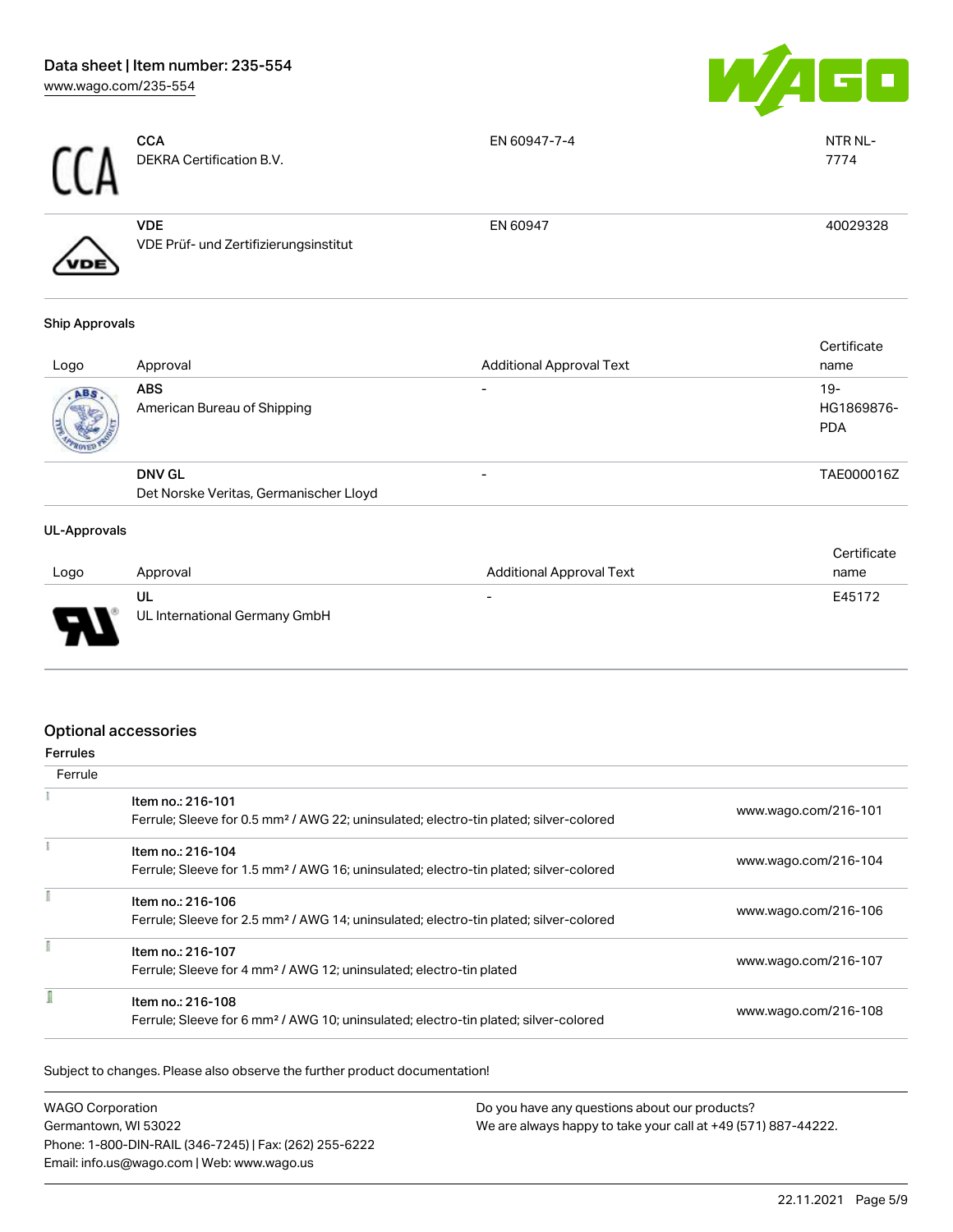## Data sheet | Item number: 235-554

[www.wago.com/235-554](http://www.wago.com/235-554)



|    | Item no.: 216-109<br>Ferrule; Sleeve for 10 mm <sup>2</sup> / AWG 8; uninsulated; electro-tin plated                                                                               | www.wago.com/216-109 |
|----|------------------------------------------------------------------------------------------------------------------------------------------------------------------------------------|----------------------|
|    | Item no.: 216-102<br>Ferrule; Sleeve for 0.75 mm <sup>2</sup> / AWG 20; uninsulated; electro-tin plated; silver-colored                                                            | www.wago.com/216-102 |
|    | Item no.: 216-103<br>Ferrule; Sleeve for 1 mm <sup>2</sup> / AWG 18; uninsulated; electro-tin plated                                                                               | www.wago.com/216-103 |
| Ω  | Item no.: 216-110<br>Ferrule; Sleeve for 16 mm <sup>2</sup> / AWG 6; uninsulated; electro-tin plated; metallic brown                                                               | www.wago.com/216-110 |
|    | Item no.: 216-123<br>Ferrule; Sleeve for 1 mm <sup>2</sup> / AWG 18; uninsulated; electro-tin plated; silver-colored                                                               | www.wago.com/216-123 |
|    | Item no.: 216-122<br>Ferrule; Sleeve for 0.75 mm <sup>2</sup> / AWG 20; uninsulated; electro-tin plated; silver-colored                                                            | www.wago.com/216-122 |
| I. | Item no.: 216-124<br>Ferrule; Sleeve for 1.5 mm <sup>2</sup> / AWG 16; uninsulated; electro-tin plated                                                                             | www.wago.com/216-124 |
|    | Item no.: 216-142<br>Ferrule; Sleeve for 0.75 mm <sup>2</sup> / 18 AWG; uninsulated; electro-tin plated; electrolytic copper; gastight<br>crimped; acc. to DIN 46228, Part 1/08.92 | www.wago.com/216-142 |
|    | Item no.: 216-132<br>Ferrule; Sleeve for 0.34 mm <sup>2</sup> / AWG 24; uninsulated; electro-tin plated                                                                            | www.wago.com/216-132 |
|    | Item no.: 216-121<br>Ferrule; Sleeve for 0.5 mm <sup>2</sup> / AWG 22; uninsulated; electro-tin plated; silver-colored                                                             | www.wago.com/216-121 |
|    | Item no.: 216-143<br>Ferrule; Sleeve for 1 mm <sup>2</sup> / AWG 18; uninsulated; electro-tin plated; electrolytic copper; gastight<br>crimped; acc. to DIN 46228, Part 1/08.92    | www.wago.com/216-143 |
|    | Item no.: 216-131<br>Ferrule; Sleeve for 0.25 mm <sup>2</sup> / AWG 24; uninsulated; electro-tin plated; silver-colored                                                            | www.wago.com/216-131 |
|    | Item no.: 216-141<br>Ferrule; Sleeve for 0.5 mm <sup>2</sup> / 20 AWG; uninsulated; electro-tin plated; electrolytic copper; gastight<br>crimped; acc. to DIN 46228, Part 1/08.92  | www.wago.com/216-141 |
|    | Item no.: 216-152<br>Ferrule; Sleeve for 0.34 mm <sup>2</sup> / AWG 24; uninsulated; electro-tin plated                                                                            | www.wago.com/216-152 |
|    | Item no.: 216-203<br>Ferrule; Sleeve for 1 mm <sup>2</sup> / AWG 18; insulated; electro-tin plated; red                                                                            | www.wago.com/216-203 |
| Ä  | Item no.: 216-206<br>Ferrule; Sleeve for 2.5 mm <sup>2</sup> / AWG 14; insulated; electro-tin plated; blue                                                                         | www.wago.com/216-206 |
|    | Item no.: 216-207<br>Ferrule; Sleeve for 4 mm <sup>2</sup> / AWG 12; insulated; electro-tin plated; gray                                                                           | www.wago.com/216-207 |
|    | Item no.: 216-202<br>Ferrule; Sleeve for 0.75 mm <sup>2</sup> / 18 AWG; insulated; electro-tin plated; gray                                                                        | www.wago.com/216-202 |

WAGO Corporation Germantown, WI 53022 Phone: 1-800-DIN-RAIL (346-7245) | Fax: (262) 255-6222 Email: info.us@wago.com | Web: www.wago.us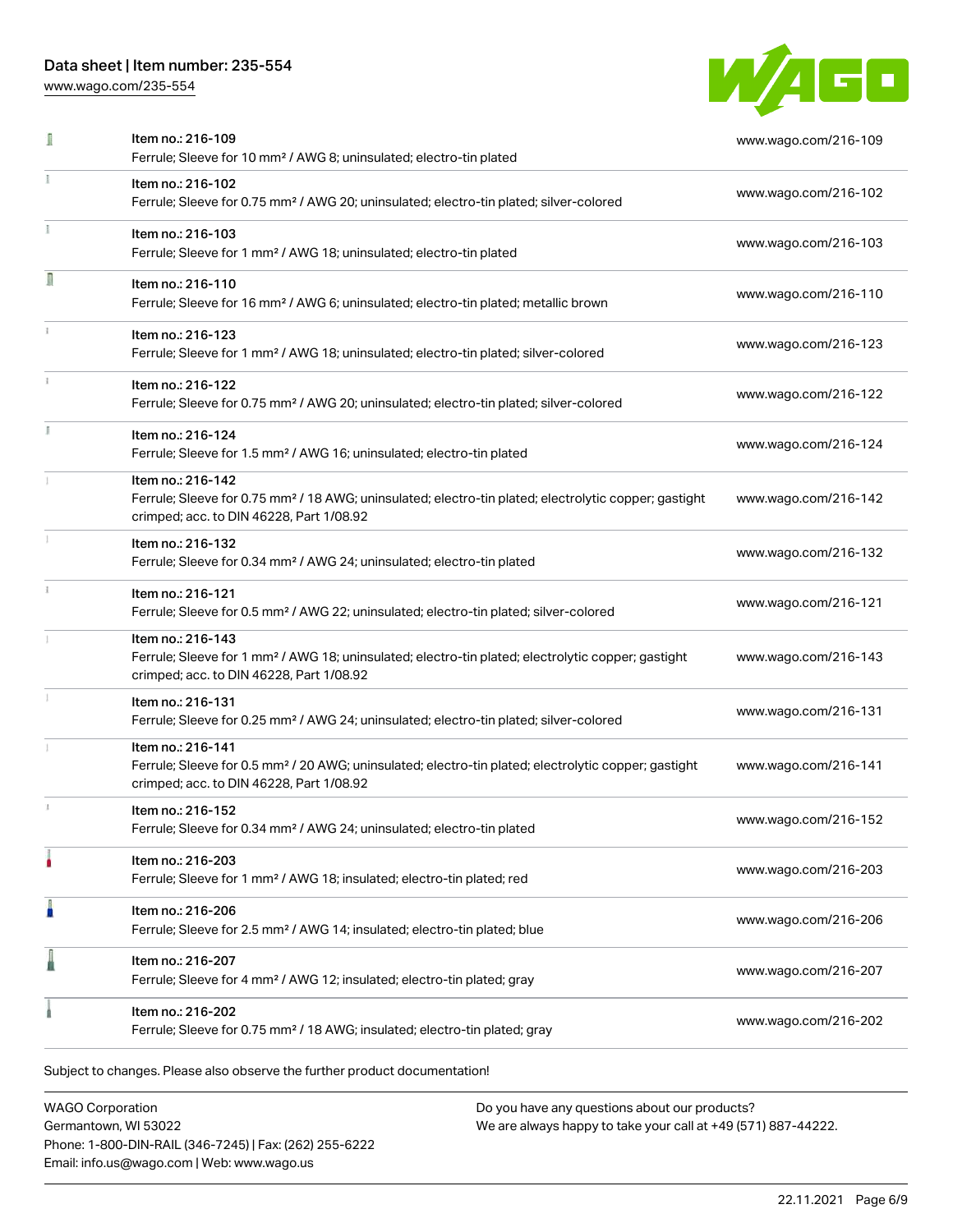[www.wago.com/235-554](http://www.wago.com/235-554)



|   | Item no.: 216-151<br>Ferrule; Sleeve for 0.25 mm <sup>2</sup> / AWG 24; uninsulated; electro-tin plated                                                                                                    | www.wago.com/216-151 |
|---|------------------------------------------------------------------------------------------------------------------------------------------------------------------------------------------------------------|----------------------|
| Â | Item no.: 216-204<br>Ferrule; Sleeve for 1.5 mm <sup>2</sup> / AWG 16; insulated; electro-tin plated; black                                                                                                | www.wago.com/216-204 |
|   | Item no.: 216-209<br>Ferrule; Sleeve for 10 mm <sup>2</sup> / AWG 8; insulated; electro-tin plated; red                                                                                                    | www.wago.com/216-209 |
|   | Item no.: 216-205<br>Ferrule; Sleeve for 2.08 mm <sup>2</sup> / AWG 14; insulated; electro-tin plated; yellow                                                                                              | www.wago.com/216-205 |
|   | Item no.: 216-144<br>Ferrule; Sleeve for 1.5 mm <sup>2</sup> / AWG 16; uninsulated; electro-tin plated; electrolytic copper; gastight<br>crimped; acc. to DIN 46228, Part 1/08.92; silver-colored          | www.wago.com/216-144 |
|   | Item no.: 216-208<br>Ferrule; Sleeve for 6 mm <sup>2</sup> / AWG 10; insulated; electro-tin plated; electrolytic copper; gastight crimped; www.wago.com/216-208<br>acc. to DIN 46228, Part 4/09.90; yellow |                      |
|   | Item no.: 216-201<br>Ferrule; Sleeve for 0.5 mm <sup>2</sup> / 20 AWG; insulated; electro-tin plated; white                                                                                                | www.wago.com/216-201 |
|   | Item no.: 216-223<br>Ferrule; Sleeve for 1 mm <sup>2</sup> / AWG 18; insulated; electro-tin plated; red                                                                                                    | www.wago.com/216-223 |
|   | Item no.: 216-210<br>Ferrule; Sleeve for 16 mm <sup>2</sup> / AWG 6; insulated; electro-tin plated; electrolytic copper; gastight crimped; www.wago.com/216-210<br>acc. to DIN 46228, Part 4/09.90; blue   |                      |
|   | Item no.: 216-241<br>Ferrule; Sleeve for 0.5 mm <sup>2</sup> / 20 AWG; insulated; electro-tin plated; electrolytic copper; gastight<br>crimped; acc. to DIN 46228, Part 4/09.90; white                     | www.wago.com/216-241 |
|   | Item no.: 216-242<br>Ferrule; Sleeve for 0.75 mm <sup>2</sup> / 18 AWG; insulated; electro-tin plated; electrolytic copper; gastight<br>crimped; acc. to DIN 46228, Part 4/09.90; gray                     | www.wago.com/216-242 |
|   | Item no.: 216-222<br>Ferrule; Sleeve for 0.75 mm <sup>2</sup> / 18 AWG; insulated; electro-tin plated; gray                                                                                                | www.wago.com/216-222 |
|   | Item no.: 216-221<br>Ferrule; Sleeve for 0.5 mm <sup>2</sup> / 20 AWG; insulated; electro-tin plated; white                                                                                                | www.wago.com/216-221 |
|   | Item no.: 216-224<br>Ferrule; Sleeve for 1.5 mm <sup>2</sup> / AWG 16; insulated; electro-tin plated; black                                                                                                | www.wago.com/216-224 |
|   | Item no.: 216-243<br>Ferrule; Sleeve for 1 mm <sup>2</sup> / AWG 18; insulated; electro-tin plated; electrolytic copper; gastight crimped; www.wago.com/216-243<br>acc. to DIN 46228, Part 4/09.90; red    |                      |
| 1 | Item no.: 216-244<br>Ferrule; Sleeve for 1.5 mm <sup>2</sup> / AWG 16; insulated; electro-tin plated; electrolytic copper; gastight<br>crimped; acc. to DIN 46228, Part 4/09.90; black                     | www.wago.com/216-244 |
|   | Item no.: 216-263<br>Ferrule; Sleeve for 1 mm <sup>2</sup> / AWG 18; insulated; electro-tin plated; electrolytic copper; gastight crimped; www.wago.com/216-263<br>acc. to DIN 46228, Part 4/09.90; red    |                      |

Subject to changes. Please also observe the further product documentation!

| <b>WAGO Corporation</b>                                |
|--------------------------------------------------------|
| Germantown, WI 53022                                   |
| Phone: 1-800-DIN-RAIL (346-7245)   Fax: (262) 255-6222 |
| Email: info.us@wago.com   Web: www.wago.us             |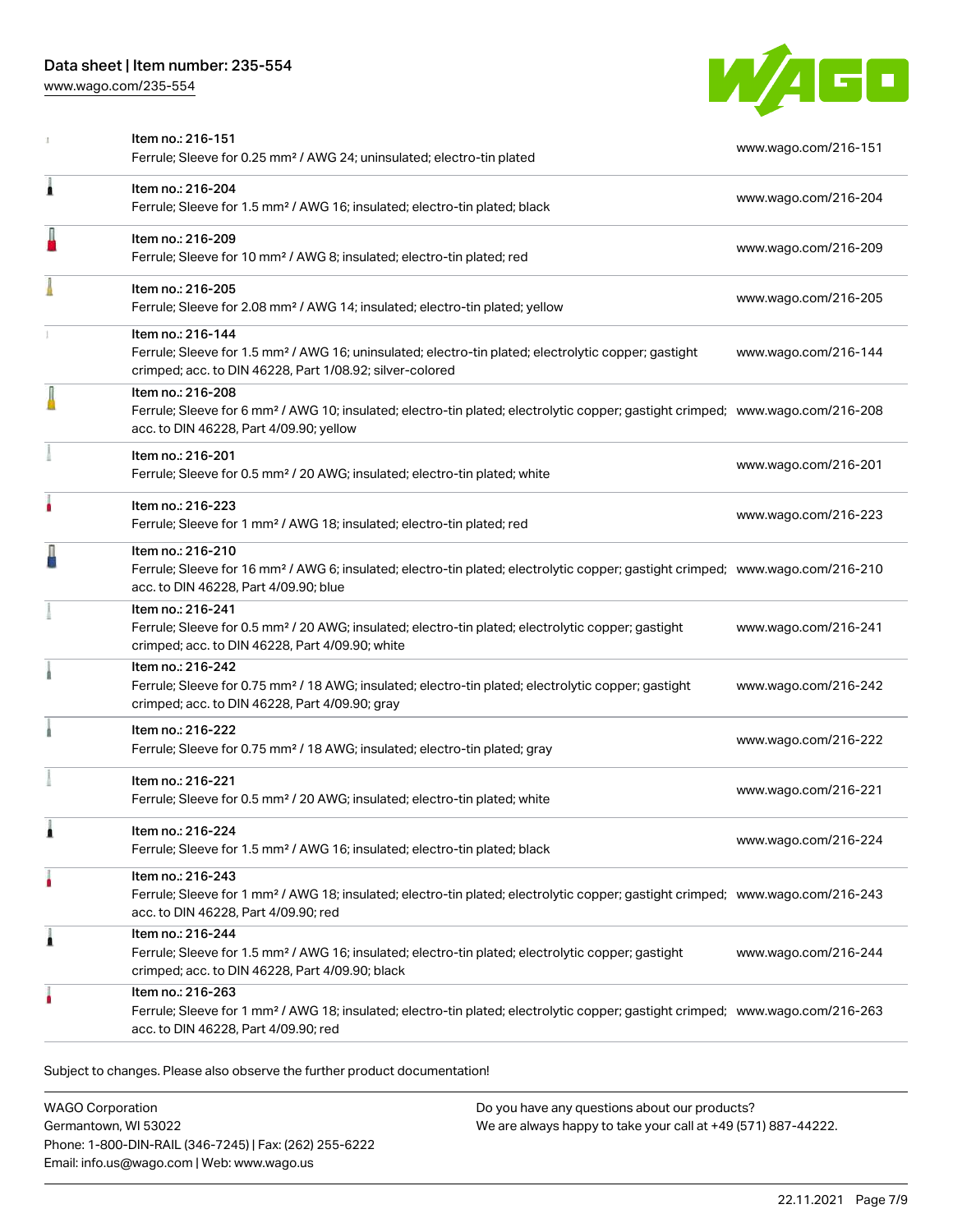[www.wago.com/235-554](http://www.wago.com/235-554)



| Ω                                                                                        | Item no.: 216-246<br>Ferrule; Sleeve for 2.5 mm <sup>2</sup> / AWG 14; insulated; electro-tin plated; electrolytic copper; gastight<br>crimped; acc. to DIN 46228, Part 4/09.90; blue                      |  | www.wago.com/216-246 |                      |  |
|------------------------------------------------------------------------------------------|------------------------------------------------------------------------------------------------------------------------------------------------------------------------------------------------------------|--|----------------------|----------------------|--|
| п                                                                                        | Item no.: 216-266<br>Ferrule; Sleeve for 2.5 mm <sup>2</sup> / AWG 14; insulated; electro-tin plated; electrolytic copper; gastight<br>crimped; acc. to DIN 46228, Part 4/09.90; blue                      |  | www.wago.com/216-266 |                      |  |
| 1                                                                                        | Item no.: 216-264<br>Ferrule; Sleeve for 1.5 mm <sup>2</sup> / AWG 16; insulated; electro-tin plated; electrolytic copper; gastight<br>crimped; acc. to DIN 46228, Part 4/09.90; black                     |  | www.wago.com/216-264 |                      |  |
| 1                                                                                        | Item no.: 216-284<br>Ferrule; Sleeve for 1.5 mm <sup>2</sup> / AWG 16; insulated; electro-tin plated; electrolytic copper; gastight<br>crimped; acc. to DIN 46228, Part 4/09.90; black                     |  | www.wago.com/216-284 |                      |  |
| n                                                                                        | Item no.: 216-286<br>Ferrule; Sleeve for 2.5 mm <sup>2</sup> / AWG 14; insulated; electro-tin plated; electrolytic copper; gastight<br>crimped; acc. to DIN 46228, Part 4/09.90; blue                      |  | www.wago.com/216-286 |                      |  |
|                                                                                          | Item no.: 216-287<br>Ferrule; Sleeve for 4 mm <sup>2</sup> / AWG 12; insulated; electro-tin plated; electrolytic copper; gastight crimped; www.wago.com/216-287<br>acc. to DIN 46228, Part 4/09.90; gray   |  |                      |                      |  |
|                                                                                          | Item no.: 216-262<br>Ferrule; Sleeve for 0.75 mm <sup>2</sup> / 18 AWG; insulated; electro-tin plated; electrolytic copper; gastight<br>crimped; acc. to DIN 46228, Part 4/09.90; gray                     |  | www.wago.com/216-262 |                      |  |
|                                                                                          | Item no.: 216-288<br>Ferrule; Sleeve for 6 mm <sup>2</sup> / AWG 10; insulated; electro-tin plated; electrolytic copper; gastight crimped; www.wago.com/216-288<br>acc. to DIN 46228, Part 4/09.90; yellow |  |                      |                      |  |
|                                                                                          | Item no.: 216-289<br>Ferrule; Sleeve for 10 mm <sup>2</sup> / AWG 8; insulated; electro-tin plated; electrolytic copper; gastight crimped; www.wago.com/216-289<br>acc. to DIN 46228, Part 4/09.90; red    |  |                      |                      |  |
|                                                                                          | Item no.: 216-301<br>Ferrule; Sleeve for 0.25 mm <sup>2</sup> / AWG 24; insulated; electro-tin plated; yellow                                                                                              |  | www.wago.com/216-301 |                      |  |
|                                                                                          | Item no.: 216-321<br>Ferrule; Sleeve for 0.25 mm <sup>2</sup> / AWG 24; insulated; electro-tin plated; yellow                                                                                              |  | www.wago.com/216-321 |                      |  |
|                                                                                          | Item no.: 216-322<br>Ferrule; Sleeve for 0.34 mm <sup>2</sup> / 22 AWG; insulated; electro-tin plated; green                                                                                               |  | www.wago.com/216-322 |                      |  |
|                                                                                          | Item no.: 216-267<br>Ferrule; Sleeve for 4 mm <sup>2</sup> / AWG 12; insulated; electro-tin plated; electrolytic copper; gastight crimped; www.wago.com/216-267<br>acc. to DIN 46228, Part 4/09.90; gray   |  |                      |                      |  |
|                                                                                          | Item no.: 216-302<br>Ferrule; Sleeve for 0.34 mm <sup>2</sup> / 22 AWG; insulated; electro-tin plated; light turquoise                                                                                     |  |                      | www.wago.com/216-302 |  |
| <b>Downloads</b><br>Documentation                                                        |                                                                                                                                                                                                            |  |                      |                      |  |
| <b>Additional Information</b><br>2019 Apr 3<br>Download<br>Technical explanations<br>pdf |                                                                                                                                                                                                            |  |                      |                      |  |
| Subject to changes. Please also observe the further product documentation!               |                                                                                                                                                                                                            |  |                      |                      |  |

| <b>WAGO Corporation</b>                                | Do you have any questions about our products?                 |  |
|--------------------------------------------------------|---------------------------------------------------------------|--|
| Germantown, WI 53022                                   | We are always happy to take your call at +49 (571) 887-44222. |  |
| Phone: 1-800-DIN-RAIL (346-7245)   Fax: (262) 255-6222 |                                                               |  |
| Email: info.us@wago.com   Web: www.wago.us             |                                                               |  |